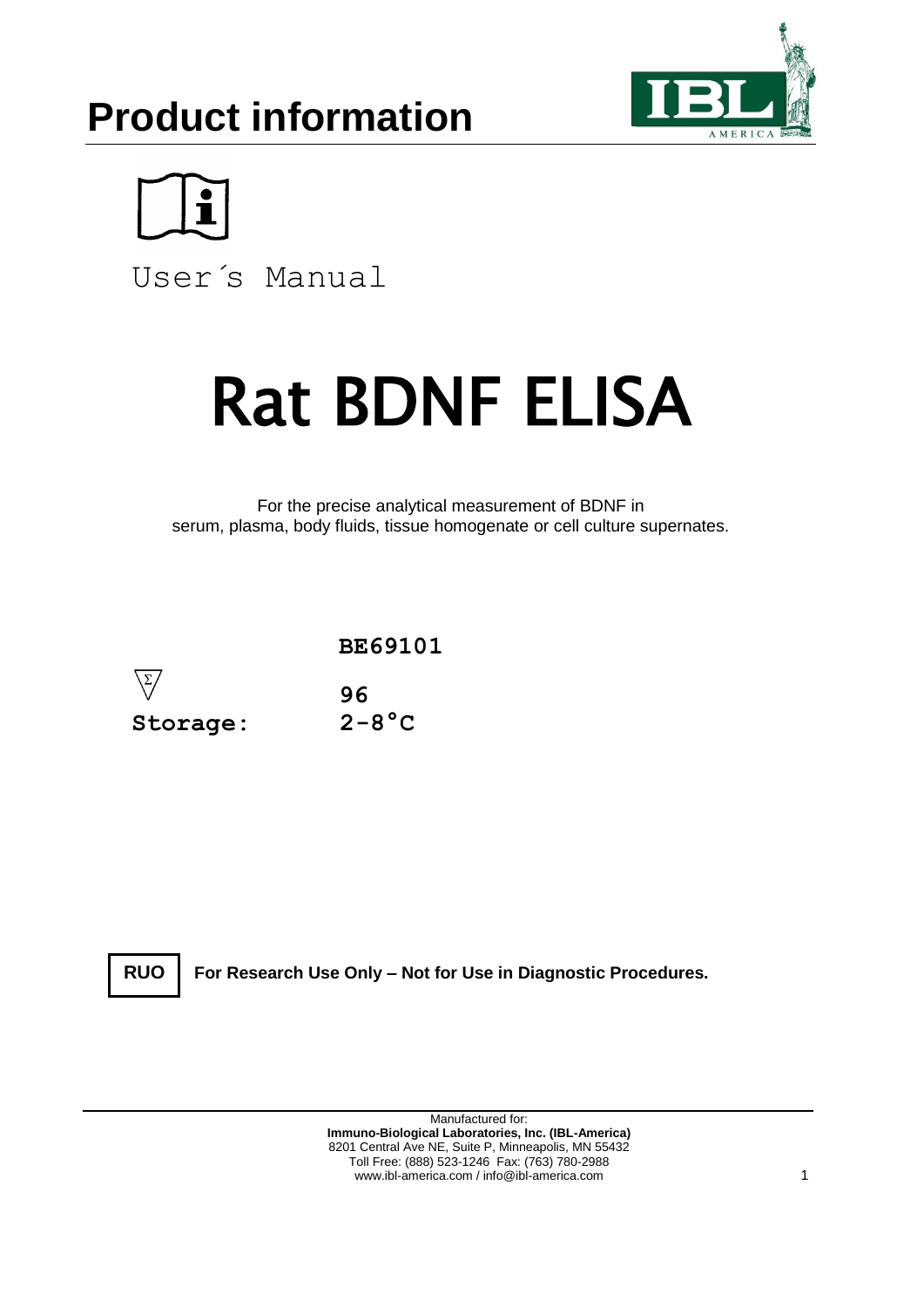# **1 INTRODUCTION**

# **1.1 Intended Use**

The IBL-America rat BDNF ELISA has been designed for the precise analytical measurement of BDNF concentrations in serum, plasma, body fluids, tissue homogenate or cell culture supernates from rat. For research use only, not for use in diagnostic procedures.

# **1.2 Background**

Brain-derived neurotrophic factor, also known as BDNF, is a prosurvival factor induced by cortical neurons that is necessary for survival of striatal neurons in the brain. BDNF is a member of the "neurotrophin" family of growth factors, which are related to the NGF. It acts on certain neurons of the central nervous system and the peripheral nervous system, helping to support the survival of existing neurons, and encourage the growth and differentiation of new neurons and synapses. In the brain, it is active in the hippocampus, cortex, and basal forebrain—areas vital to learning, memory, and higher thinking. Post mortem analysis has shown lowered levels of BDNF in the brain tissues of people with Alzheimer's disease.

# **2 PRINCIPLE OF THE TEST**

This kit is based on a sandwich enzyme-linked immune-sorbent assay technology. An analyte-specific polyclonal antibody is pre-coated onto 96-well plates. The biotin conjugated second antibody is used as detection antibody. During the first incubation the standards and samples react with the analyte-specific pre-coated antibody. In a second incubation the biotin conjugated detection antibody completes the sandwich. After washing with wash buffer the TMB substrate is added to visualize HRP enzymatic reaction. TMB is catalyzed by HRP to produce a blue color product that changes into yellow after adding acidic stop solution. The optical density of the yellow color is proportional to the analyte captured in plate. Read the O.D. absorbance at 450nm in a microtiterplate reader, and calculate the concentration of the analyte in the sample by taking into consideration the dilution factor of the sample.

# **3 WARNINGS AND PRECAUTIONS**

- 1. This kit is for research use only, not for use in diagnostic procedures.
- 2. Before the experiment, centrifuge each kit component for several minutes to bring down all reagents to the bottom of tubes.
- 3. It is recommend to measure each standard and sample in duplicate.<br>4. Do NOT let the plate completely dry at any time! Since the dry condition-
- 4. Do NOT let the plate completely dry at any time! Since the dry condition can inactivate the biological material on the plate.
- 5. Do not reuse pipette tips and tubes to avoid cross contamination.
- 6. Do not use the expired components or the components from different lot numbers.
- 7. To avoid the marginal effect of plate incubation for temperature differences (the marginal wells always get stronger reaction), it is recommend to equilibrate the ABC working solution and TMB substrate for at least 30 min at 37°C before adding to wells.
- 8. The TMB substrate (Kit Component 8) is colorless and transparent before use. If not, please contact us for replacement.

# **4 REAGENTS**

# **4.1 Reagents provided**

- 1. One 96-well microtiterplate pre-coated with anti-rat BDNF antibody
- 2. Lyophilized rat BDNF standards: 2 tubes (10 ng / tube)
- 
- 3. Sample / Standard diluent buffer: 30 ml 4. Biotin conjugated anti-rat BDNF antibody (Concentrated): 130μl. Dilution: 1:100
- 5. Antibody diluent buffer: 12 ml
- 6. Avidin-Biotin-Peroxidase Complex (ABC) (Concentrated): 130μl. Dilution: 1:100
- 7. ABC diluent buffer: 12 ml
- 8. TMB substrate: 10 ml
- 9. Stop solution: 10 ml
- 10. Wash buffer (25X): 30 ml

# **4.2 Materials required but not provided**

- 1. 37°C incubator<br>2. Microtiterplate
- Microtiterplate reader (wavelength: 450 nm)
- 3. Precise pipette and disposable pipette tips
- 4. Automated plate washer<br>5. ELISA shaker
- 5. ELISA shaker
- 6. 1.5 ml Eppendorf tubes
- 7. Plate cover
- 8. Absorbent filter papers 9. Plastic or glass container with volume of above 1 L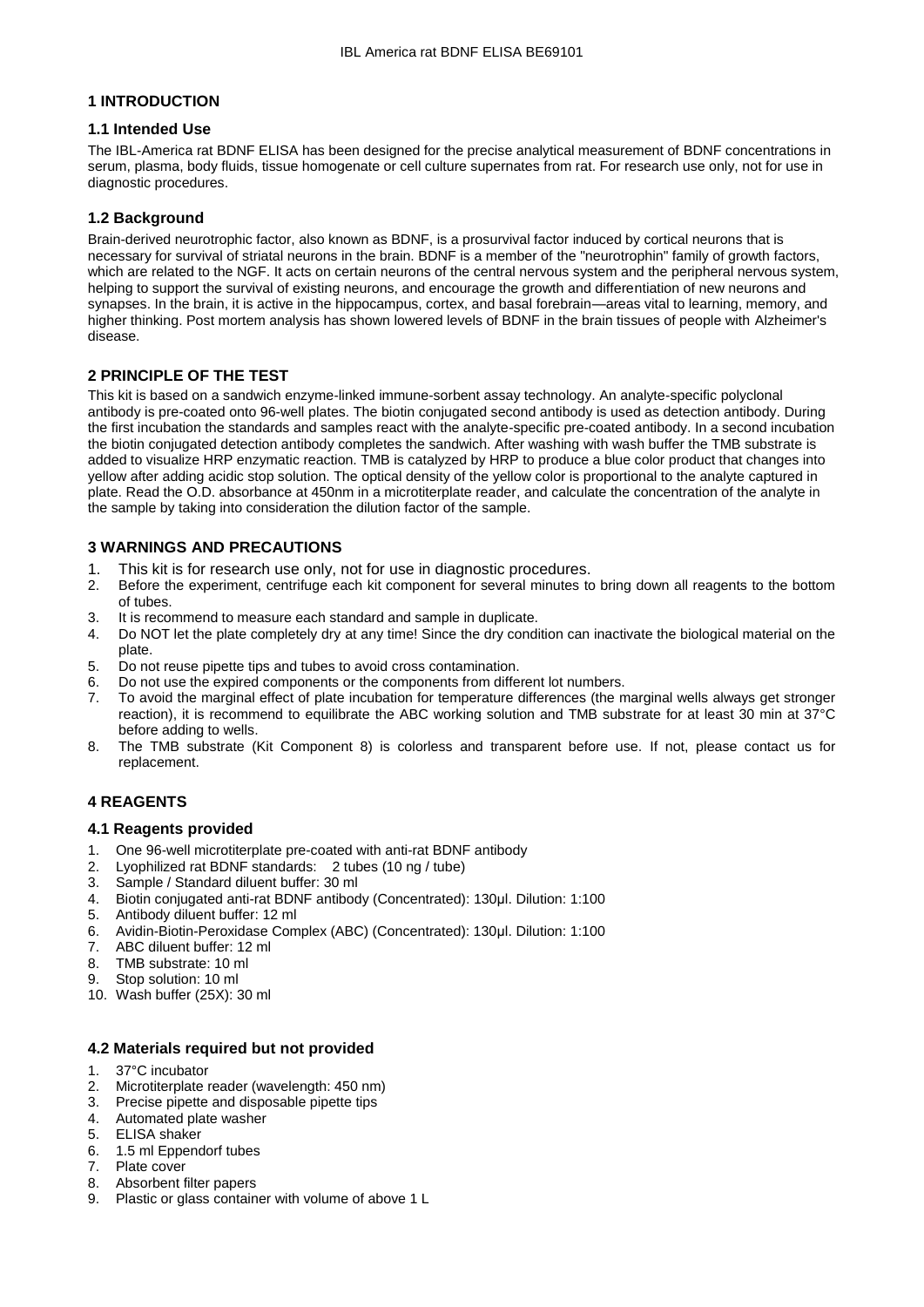# **4.3 Storage Conditions / Expiration**

Store at 2-8°C for 6 months, or at -20°C for 12 months.

# **4.4 Preparation of sample and reagents**

#### **1. Sample**

Isolate the test samples soon after collecting, then, analyze immediately (within 2 hours). Or aliquot and store at -20°C for long term. Avoid multiple freeze-thaw cycles.

 **Body fluids, tissue homogenate and cell culture supernatants:** Centrifuge to remove precipitate, analyze immediately or aliquot and store at -20°C.

 $\div$  **Serum:** Coagulate the serum at room temperature (about 4 hours). Centrifuge at approximately 1000  $\times$  g for 15 min. Analyze the serum immediately or aliquot and store at -20°C.

 **Plasma:** Collect plasma with citrate, heparin or EDTA as the anticoagulant. Centrifuge for 15min at 2-8°C at 1000 x g within 30 min of collection. For eliminating the platelet effect, suggesting that further centrifugation for 10 min at 2-8°C at 10000 x g. Analyze immediately or aliquot and store frozen at -20°C. ·

**Note:** 1. Coagulate blood samples completely, then centrifuge, and avoid hemolysis and particles.

2. NaN<sup>3</sup> cannot be used as test sample preservative, since it is the inhibitor for HRP.

#### **>> Sample Dilution Guideline**

End user should estimate the concentration of the target protein in the test sample first, and select a proper dilution factor to make the diluted target protein concentration falls the optimal detection range of the kit. Dilute the sample with the provided diluent buffer, and several trials may be necessary in practice. The test sample must be well mixed with the diluent buffer.

 **High target protein concentration (20-200 ng/ml)**: Dilution: 1:100. i.e. Add 1 μl of sample into 99 μl of Sample / Standard diluent buffer (Kit Component 3).

 **Medium target protein concentration (2-20 ng/ml)**: Dilution: 1:10. i.e. Add 10 μl of sample into 90μl of Sample / Standard diluent buffer (Kit Component 3).

 **Low target protein concentration (31.2-2000 pg/ml)**: Dilution: 1:2. i.e. Add 50 μl of sample into 50 μl of Sample / Standard diluent buffer (Kit Component 3).

**Very low target protein concentration (≤31.2 pg/ml)**: Unnecessary to dilute, or dilute at 1:2.

#### **2. Wash buffer**

Dilute the concentrated Wash buffer 25-fold (1:25) with distilled water (i.e. add 30 ml of concentrated wash buffer into 720 ml of distilled water).

#### **3. Standard**

Reconstitution of the lyophilized rat BDNF standard (Kit Component 2): standard solution should be prepared no more than 2 hours prior to the experiment. Two tubes of standard are included in each kit. Use one tube for each experiment. **(Note: Do not dilute the standard directly in the plate)**

a. 10,000 pg/ml of standard solution: Add **1 ml** of Sample / Standard diluent buffer (Kit Component 3) into one Standard (Kit Component 2) tube, keep the tube at room temperature for 10 min and mix thoroughly.

b. 2000 pg/ml of standard solution: Add **0.2 ml** of the above 10 ng/ml standard solution into **0.8 ml** sample diluent buffer (Kit Component 3) and mix thoroughly.

c. 1000 pg/ml  $\rightarrow$  31.2 pg/ml of standard solutions: Label 6 Eppendorf tubes with 1000 pg/ml, 500 pg/ml, 250 pg/ml, 125 pg/ml, 62.5 pg/ml, 31.2 pg/ml, respectively. Aliquot **0.3 ml** of the Sample / Standard diluent buffer (Kit Component 3) into each tube. Add **0.3 ml** of the above 2000 pg/ml standard solution into 1st tube and mix thoroughly. Transfer **0.3 ml** from 1st tube to 2nd tube and mix thoroughly. Transfer **0.3 ml** from 2nd tube to 3rd tube and mix thoroughly, and so on.



BDNF Protein Standards (pg/mL)

**Note**: The standard solutions are best used within 2 hours. The 10,000 pg/ml standard solution should be used within 12 hours. Or store at -20°C for up to 48 hours. Avoid repeated freeze-thaw cycles.

#### **4. Preparation of Biotin conjugated anti-rat BDNF antibody (Kit Component 4) working solution:** prepare no more than 2 hours before the experiment.

a. Calculate the total volume of the working solution: 0.1 ml / well x quantity of wells. (Allow 0.1-0.2 ml more than the total volume)

b. Dilute the Biotin conjugated anti-rat BDNF antibody (Kit Component 4) with Antibody diluent buffer (Kit Component 5) at 1:100 and mix thoroughly. i.e. Add 1 μl of Biotin conjugated anti-rat BDNF antibody into 99 μl of Antibody diluent buffer.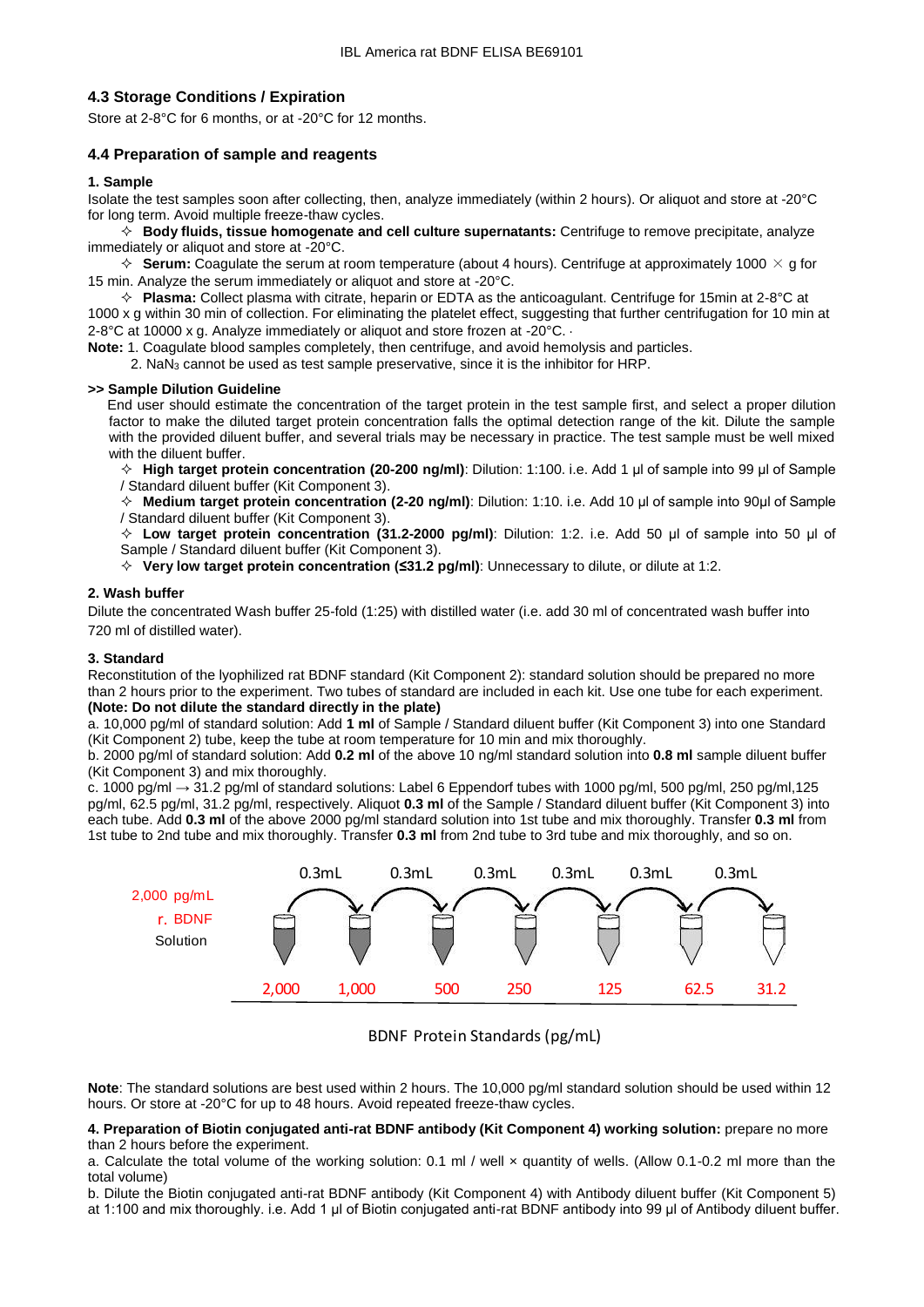**5. Preparation of Avidin-Biotin-Peroxidase Complex (ABC) (Kit Component 6) working solution:** prepare no more than 1 hour before the experiment.

a. Calculate the total volume of the working solution: 0.1 ml / well x quantity of wells. (Allow 0.1-0.2 ml more than the total volume)

b. Dilute the Avidin-Biotin-Peroxidase Complex (ABC) (Kit Component 6) with ABC diluent buffer (Kit Component 7) at 1:100 and mix thoroughly. i.e. Add 1 μl of Avidin-Biotin-Peroxidase Complex (ABC) into 99 μl of ABC diluent buffer.

# **5 ASSAY PROCEDURE**

## **5.1 General Remarks**

Before adding to wells, equilibrate the ABC working solution and TMB substrate (Kit Component 8) for at least 30 minutes at 37°C. It is recommended to plot a standard curve for each test.

# **5.2 Test Procedure**

- 1. Set standard, test sample and control (zero) wells on the pre-coated plate respectively, and then, record their positions. It is recommended to measure each standard and sample in duplicate.
- 2. Aliquot 0.1ml of 2000 pg/ml, 1000 pg/ml, 500 pg/ml, 250 pg/ml, 125 pg/ml, 62.5 pg/ml, 31.2 pg/ml standard solutions into the standard wells.
- 3. Add 0.1 ml of Sample / Standard diluent buffer (Kit Component 3) into the control (zero) well.
- 4. Add 0.1 ml of properly diluted sample (rat serum, plasma, body fluids, tissue homogenate or cell culture supernatants) into test sample wells.
- 5. Seal the plate with a cover and incubate at 37°C for 90 min.
- 6. Remove the cover and discard the plate content, clap the plate on the absorbent filter papers or other absorbent material. **Do NOT let the wells completely dry at any time. Do not wash plate!**
- 7. Add 0.1 ml of Biotin conjugated anti-rat BDNF antibody work solution into the above wells (standard, test sample & zero wells). Add the solution at the bottom of each well without touching the side wall.
- 8. Seal the plate with a cover and incubate at 37°C for 60 min.
- 9. Remove the cover, and wash plate 3 times with Wash buffer (Kit Component 10) using one of the following methods: **Manual Washing:** Discard the solution in the plate without touching the side walls. Clap the plate on absorbent filter papers or other absorbent material. Fill each well completely with Wash buffer (Kit Component 10) buffer and vortex mildly on ELISA shaker for 2 min, then aspirate contents from the plate, and clap the plate on absorbent filter papers or other absorbent material. Repeat this procedure two more times for a **total of THREE washes**.
	- **Automated Washing:** Aspirate all wells, then wash plate **THREE times** with Wash buffer (Kit Component 10) (overfilling wells with the buffer). After the final wash, invert plate, and clap the plate on absorbent filter papers or other absorbent material. It is recommended that the washer be set for a soaking time of 1 min or shaking.
- 10. Add 0.1 ml of ABC working solution into each well, cover the plate and incubate at 37°C for 30 min.
- 11. Remove the cover and wash plate 5 times with Wash buffer (Kit Component 10), and each time let the wash buffer stay in the wells for 1-2 min. (See Step 9 for plate wash method).
- 12. Add 0.1 ml of TMB substrate (Kit Component 8) into each well, cover the plate and incubate at 37°C in dark within 30 min. (**Note:** This incubation time is for reference use only, the optimal time should be determined by end user.) And the shades of blue can be seen in the first 3-4 wells (with most concentrated rat BDNF standard solutions), the other wells show no obvious color.
- 13. Add 0.1 ml of Stop solution (Kit Component 9) into each well and mix thoroughly. The color changes into yellow immediately.
- 14. Read the O.D. absorbance at 450 nm in a microplate reader within 30 min after adding the stop solution.

# **5.3 Results**

- For calculation, (the relative  $O.D.450$ ) = (the  $O.D.450$  of each well) (the  $O.D.450$  of Zero well). The standard curve can be plotted as the relative O.D.450 of each standard solution (Y) vs. the respective concentration of the standard solution (X). The rat BDNF concentration of the samples can be interpolated from the standard curve.  **Note:** If the samples measured were diluted, multiply the dilution factor to the concentrations from interpolation to
- obtain the concentration before dilution.

# **6 QUALITY CONTROL**

Good laboratory practice requires that controls be run with each calibration curve. A statistically significant number of controls should be assayed to establish mean values and acceptable ranges to assure proper performance. It is recommended to use controls according to state and federal regulations. The use of controls is advised to assure the day to day validity of results. It is also recommended to make use of national or international Quality Assessment programs in order to ensure the accuracy of the results. Employ appropriate statistical methods for analyzing control values and trends. If the results of the assay do not fit to the established acceptable ranges of control materials, results of unknowns should be considered invalid.

In this case, please check the following technical areas: Pipetting and timing devices; photometer, expiration dates of reagents, storage and incubation conditions, aspiration and washing methods. After checking the above mentioned items without finding any error contact your distributor or IBL-America directly.